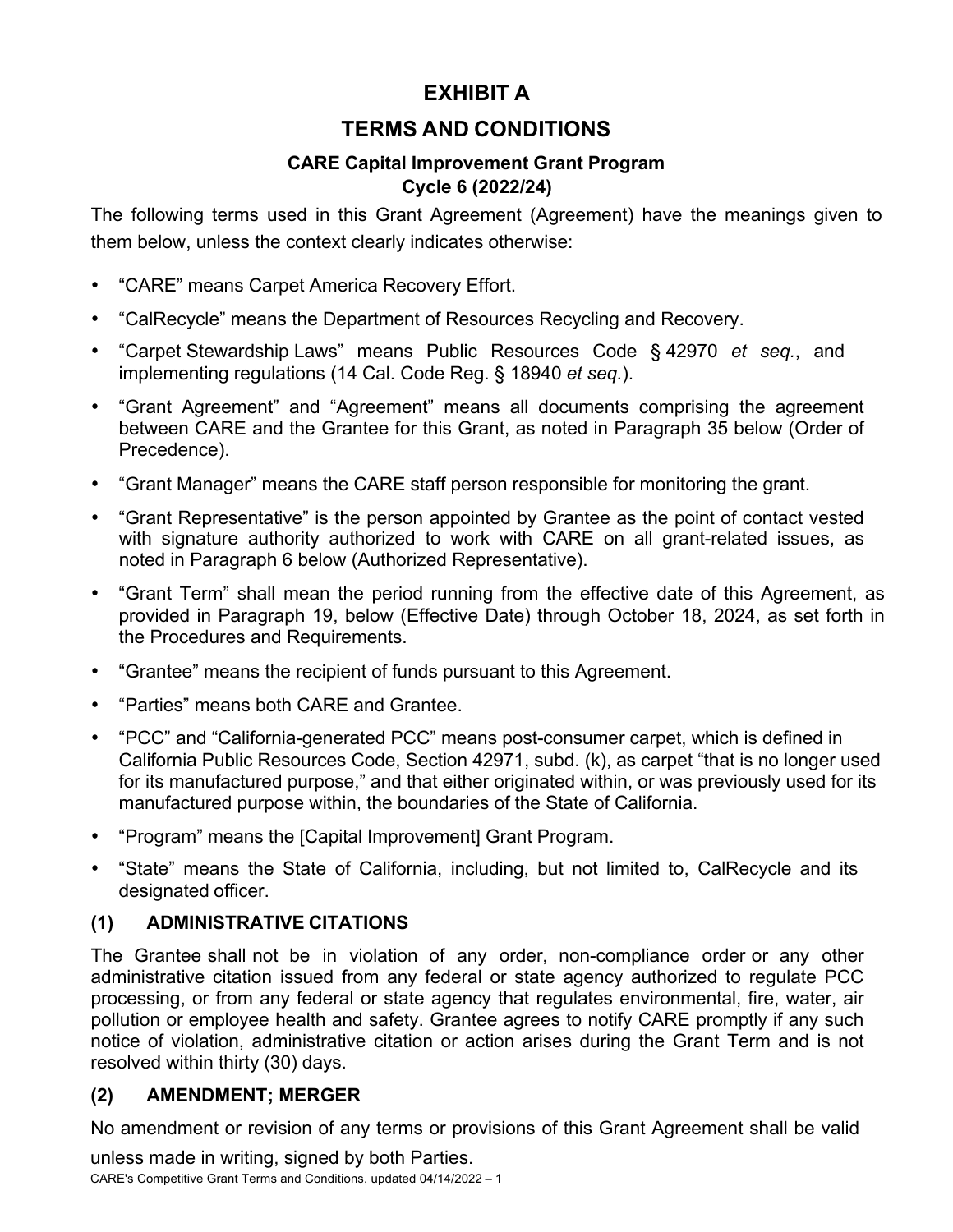### **(3) AMERICANS WITH DISABILITIES ACT**

The Grantee acknowledges that it will comply with the Americans with Disabilities Act of 1990, 42 U.S.C.§ 12101 *et seq.* ("ADA"), which prohibits discrimination on the basis of disability, as well as all applicable regulations and guidelines issued pursuant to the ADA.

# **(4) ASSIGNMENT, SUCCESSORS, AND ASSIGNS**

(a) This Agreement may not be assigned by the Grantee, either in whole or in part, without CARE's prior written consent.

(b) The provisions of this Agreement shall be binding upon and inure to the benefit of CARE, the Grantee, and their respective successors and assigns.

# **(5) AUDIT; RECORDS ACCESS**

The Grantee agrees that CARE, or any of CARE's designated representatives shall have the right to inspect Grantee's facilities during reasonable business hours, and review and copy any records and supporting documentation pertaining to the performance of this Agreement. The Grantee agrees to maintain such records for possible audit for a minimum of three (3) years after final payment date or Grant Term end date, whichever is later, unless a longer period of records retention is stipulated, or until completion of any action and resolution of all issues which may arise as a result of any litigation, dispute, or audit, whichever is later. The Grantee agrees to allow the designated representatives access to such recordsduring normal business hours and to allow interviews of any employees who might reasonably have information related to such records. In addition, the Grantee agrees to allow the above parties to audit records and interview staff in any contract or subcontract related to the performance of this Agreement.

# **(6) AUTHORIZED REPRESENTATIVE**

The Grantee shall continuously maintain a Grant Representative and point of contact vested with signature authority authorized to work with CARE on all grant-related issues. The Grantee shall, at all times, keep the Grant Manager informed as to the identity and contact information of the Grant Representative.

# **(7) AVAILABILITY OF FUNDS**

CARE's obligations under this Agreement are contingent upon and subject to the availability of funds appropriated for this Program and grant.

# **(8) BANKRUPTCY/DECLARATION OF FISCAL EMERGENCY NOTIFICATION**

If the Grantee files for protection under any Chapter of the Bankruptcy Code (U.S.C., Title 11), the Grantee shall notify CARE within 15 days of such filing or declaration, pursuant to the procedures set forth in the section entitled "Communications" herein.

# **(9) COMMUNICATIONS**

All communications from the Grantee to CARE shall be directed to the Grant Manager, and all communications from CARE to the Grantee shall be directed to the Grant Representative. All notices, including reports and payment requests required by this Agreement shall be given in writing by email to the Grant Manager, as identified in the Procedures and Requirements (Exhibit B). If an original document is required, prepaid mail or personal delivery to the Grant Manager is required following the email.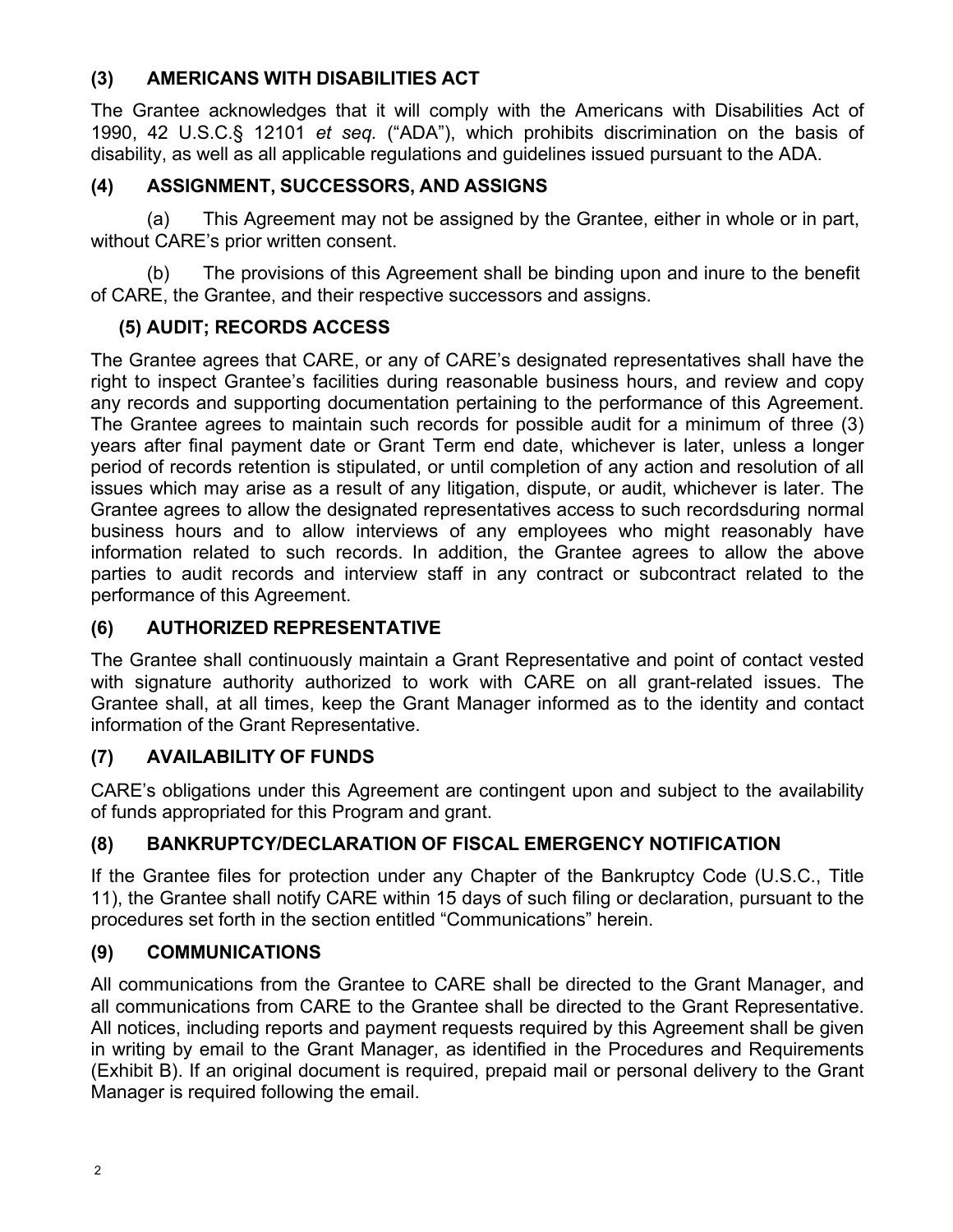#### **(10) COMPLIANCE**

The Grantee shall comply fully with all applicable federal, state, and local laws, ordinances, regulations, and permits. The Grantee shall provide evidence, upon request, that all local, state, and federal permits, licenses, registrations, and approvals have been secured for the purposes for which grant funds are to be expended. The Grantee shall maintain compliance with such requirements throughout the Grant Term. The Grantee shall ensure that the requirements of the California Environmental Quality Act are met for any approvals or other requirements necessary to carry out the terms of this Agreement. The Grantee shall ensure that all of its contractors and subcontractors have all local, state, and federal permits, licenses, registrations, certifications, and approvals required to perform the work for which they are hired. Any deviation from the requirements of this section shall result in nonpayment of grant funds.

### **(11) CONFLICT OF INTEREST**

(a) CARE. CARE, and its Evaluation Committee, officers and staff shall abide by all CARE policies regarding conflicts of interest. The CARE Evaluation Committee shall avoid both actual conflicts of interest and the appearance of conflicts of interest with any Grantee. No member of the CARE Evaluation Committee shall have a financial interest in any Grantee, unless such interest is legally authorized. CARE Evaluation Committee members shall not participate in the discussion, deliberation or vote on a matter before the Committee, or in any way attempt to use his or her official position to influence a decision of the Committee, if he or she has a prohibited interest with respect to the Grantee.

(b) State Employees. CARE's Grant program may be reviewed on occasion by CalRecycle. As a result, the Grantee should be aware of the following provisions related to the hiring and employment of current or former state employees. If the Grantee has any questions on the status of any person rendering services or involved with this Agreement, Grantee shall contact CalRecycle or the relevant State agency immediately for clarification.

(1) Current State Employees. No officer or employee shall engage in any employment, activity, or enterprise from which the officer or employee receives compensation or has a financial interest and which is sponsored or funded by any state agency, unless the employment, activity, or enterprise is required as a condition of regular state employment. In addition, no officer or employee shall contract on his or her own behalf as an independent contractor with any state agency to provide goods or services. (*See* Pub. Contract Code § 10410.)

(2) Former State Employees. For the two-year period from the date he or she left state employment, no former state officer or employee may enter into a contract in which he or she engaged in any of the negotiations, transactions, planning, or any part of the decision-making process relevant to the contract while employed in any capacity by any state agency. For the twelve-month period from the date he or she left state employment, no former state officer or employee may enter into a contract with any state agency if he or she was employed by that state agency in a policymaking position in the same general subject area as the proposed contract within the twelve month period prior to his or her leaving state service. (*See* Pub. Contract Code § 10411).

(3) If the Grantee violates any provision of the above paragraphs, such action by the Grantee may render this Agreement void. (*See* Pub. Contract Code, § 10420).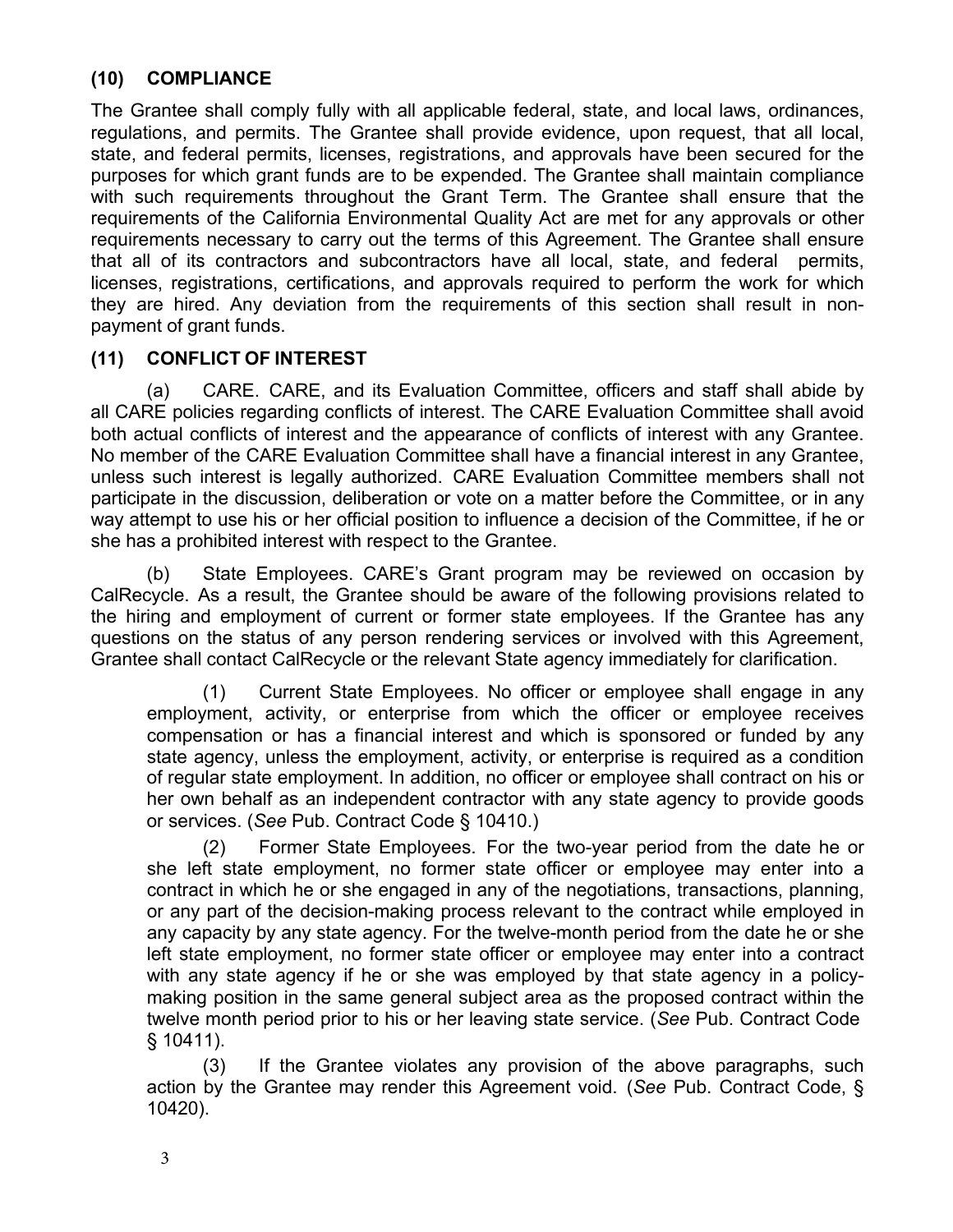### **(12) CONSIDERATION**

CARE's issuance of grant funds is predicated on the contents of an approved Work Plan to divert California-generated PCC from California landfills and, as such, each approved Work Plan is intended to assist CARE in meeting the requirements of the Carpet Stewardship Laws. This commitment provides consideration to CARE for the Grantee's performance of the grant in strict accordance with the provisions contained herein.

#### **(13) CONTRACTORS; SUBCONTRACTORS**

The Grantee shall be entitled to expend grant funds to pay for contractors and subcontractors, provided that the use of grant funds for such contractors or subcontractors shall be consistent with this Agreement, including the Grantee's Application, Budget and Work Plan. Any use of contractors or subcontractors that is not in accordance with the Grantee's Application, Budget or Work Plan must be agreed to in writing by CARE prior to using grant funds for that purpose. The Grantee shall notify the Grant Manager immediately upon termination of any such contract or subcontract.

Nothing contained in this Agreement or otherwise, shall create any contractual relation between CARE and any contractors or subcontractors of Grantee, and no agreement with contractors or subcontractors shall relieve the Grantee of its responsibilities and obligations hereunder. The Grantee agrees to be as fully responsible to CARE for the acts and omissions of its contractors and subcontractors and of persons either directly or indirectly employed by any of them as it is for the acts and omissions of persons directly employed by the Grantee. The Grantee's obligation to pay its contractors and subcontractors is an independent obligation from CARE's obligation to make payments to the Grantee. As a result, CARE shall have no obligation to pay or to enforce the payment of any moneys to any contractor or subcontractor.

#### **(14) CORPORATION QUALIFIED TO DO BUSINESS IN CALIFORNIA**

If Grantee is a corporation, the corporation shall be in good standing in its state of incorporation and be qualified to do business in the State of California by filing the appropriate documents and registrations with the California Secretary of State.

#### **(15) DISCHARGE OF GRANT OBLIGATIONS**

The Grantee's obligations under this Agreement shall be deemed discharged only upon acceptance of the final report by CARE and three years after the Grant Term. If the Grantee is a non-profit entity, the Grantee's Board of Directors shall accept and certify as accurate the final report prior to its submission to CARE.

#### **(16) DISCLAIMER OF WARRANTY**

CARE makes no warranties, express or implied, including without limitation, the implied warranties of merchantability and fitness for a particular purpose, regarding the materials, equipment, services or products purchased, used, obtained or produced with funds awarded under this Agreement, whether such materials, equipment, services or products are purchased, used, obtained or produced alone or in combination with other materials, equipment, services or products. No CARE employees or agents have any right or authority to make any other representation, warranty or promise with respect to any materials, equipment, services or products, purchased, used, obtained, or produced with grant funds. In no event shall CARE be liable for direct, special, incidental or consequential damages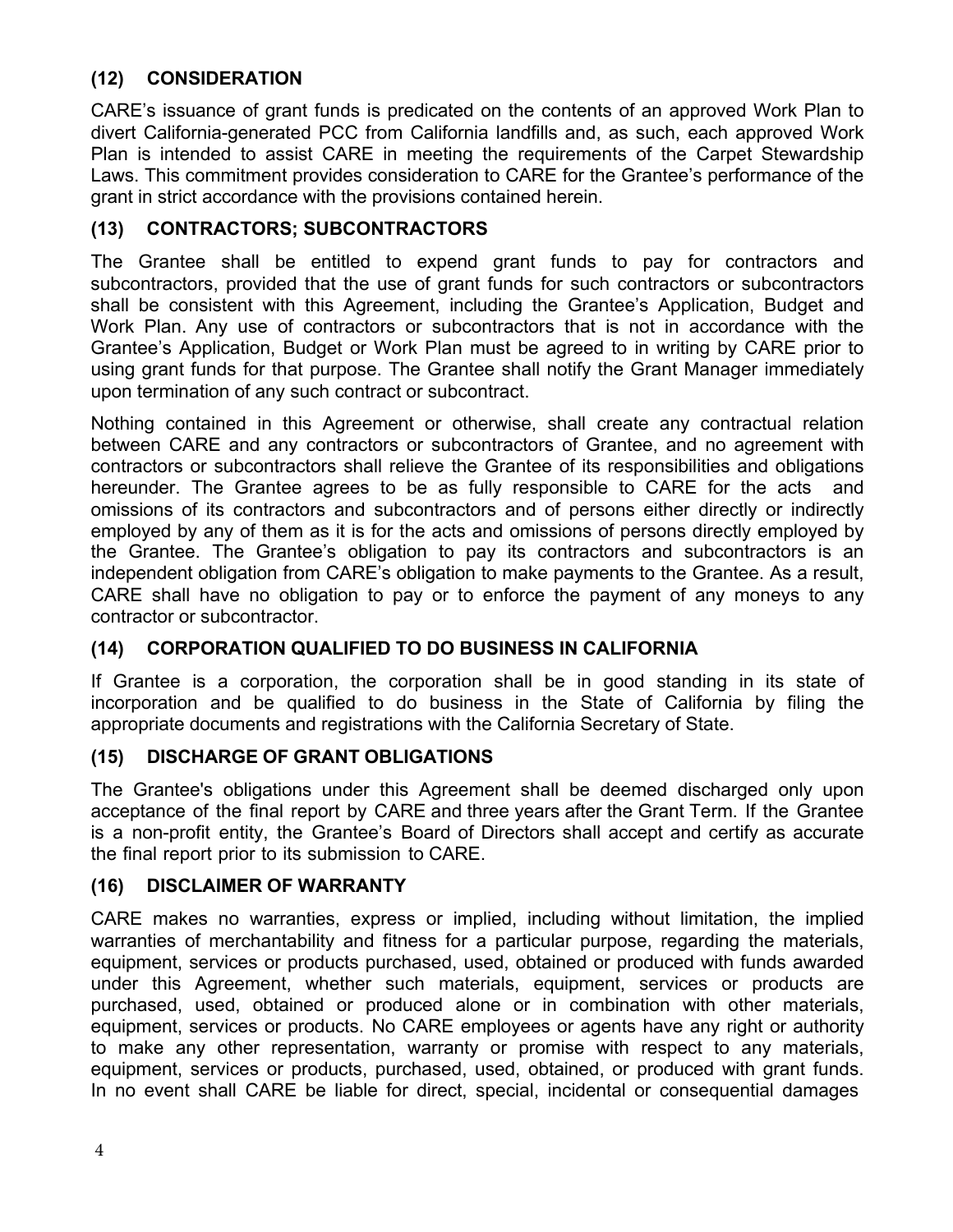arising from the use, sale or distribution of any materials, equipment, services or products purchased or produced with grant funds awarded under this Agreement.

# **(17) DISCRETIONARY TERMINATION**

CARE shall have the right to immediately terminate this Agreement at CARE's sole discretion and for any reason. Within thirty (30) days of receipt of such written notice, the Grantee shall be required to:

(a) Submit a final written report describing all work performed by the Grantee.

(b) Submit an accounting of all grant funds expended up to and including the date of termination.

(c) Reimburse CARE for any unspent grant funds.

# **(18) DISPUTES**

In the event of a dispute regarding performance under this Agreement or interpretation of requirements contained therein, the Grantee may, in addition to any other remedies that may be available, provide written notice of the particulars of such dispute to CARE's Grant Manager for further review by the Evaluation Committee for Program grants: CA Carpet Stewardship Program c/o Abbie Beane – Grants Manager, P.O. Box 641129, Los Angeles, CA 90064 or abeane@carpetrecovery.org. Such written notice and appeal must contain the grant number. Unless otherwise instructed by the Grant Manager, the Grantee shall continue with its responsibilities under this Agreement during any dispute.

# **(19) EFFECTIVE DATE**

This Agreement shall only be effective beginning on the date that both Parties have executed the Grant Agreement Coversheet.

#### **(20) EMERGENCY EXPENDITURES**

In the event of an emergency, or where there is an imminent threat to public health and safety or the environment, the Grantee may choose, at its own risk, to incur grant-eligible expenses not previously included in the approved Budget, subject to subsequent approval by the Grant Manager of both the Budget change and the need to implement the Budget change on an emergency basis. The Grantee shall notify the Grant Manager of the emergency and the Budget change at the earliest possible opportunity. CARE, in its sole discretion, reserves the right to accept or reject the Grantee's determination that the circumstances constituted an emergency or a threat to public health and safety or the environment. If the Grant Manager determines that the circumstances did not constitute an emergency or a threat to public health or safety, the Budget change will be disallowed. Paragraph 37 (Payment) below contains procedures for obtaining approval of non-emergency budget changes.

# **(21) ENTIRE AGREEMENT**

This Agreement supersedes all prior agreements, oral or written, made with respect to the subject hereof and, together with all attachments and documents incorporated by reference, contains the entire agreement of the Parties.

# **(22) ENVIRONMENTAL JUSTICE**

In the performance of this Agreement, the Grantee shall conduct its programs, policies, and activities that substantially affect human health or the environment in a manner that ensures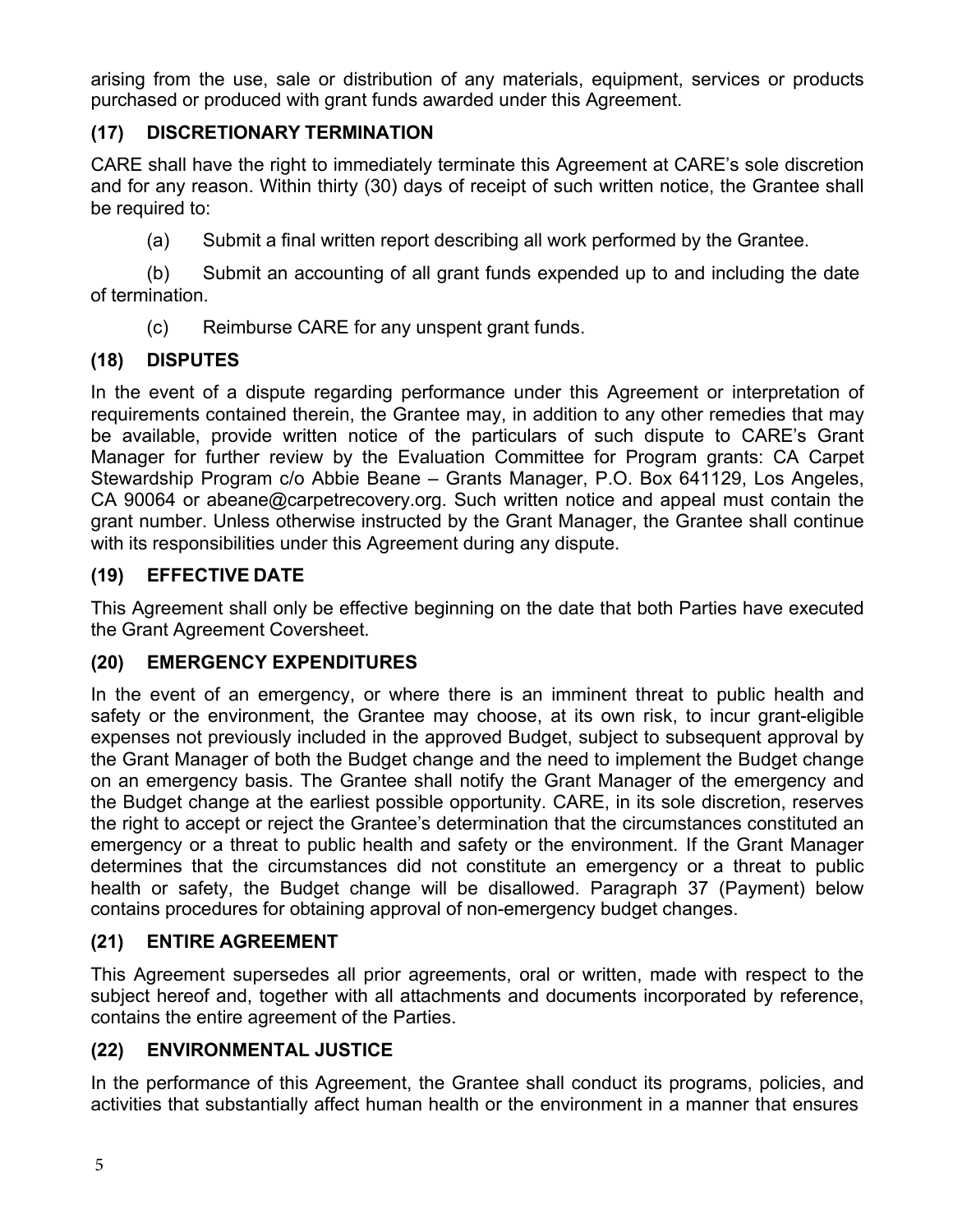the fair treatment of people of all races, cultures, and income levels, including minority populations and low-income populations of the state.

# **(23) FAILURE TO PERFORM AS REQUIRED BY THIS AGREEMENT**

CARE will benefit from the Grantee's full compliance with the terms of this Agreement only by the Grantee's (a) investigation or application of technologies, processes, products, and devices which support the collection, reduction, reuse, recycling and remanufacturing of PCC materials originating within California; and (b) compliance with statutes and regulations applicable to the diversion of PCC materials from California landfills (including but not limited to the Carpet Stewardship Laws).

Therefore, the Grantee shall be in compliance with this Agreement only if (1) the work it performs results in the measurable, substantiated and verified increase in the recycling and remanufacturing of California-generated PCC material that was previously landfilled or used for waste-to-energy applications, and (2) any equipment purchased, in whole or in part, using grant funds received from CARE under this agreement remains physically located within California at all times during the Grant Term. The Grantee may use grant-funded equipment to manufacture products other than the original product or products approved in the original Work Plan, provided that CARE or the Grants Manager must approve in writing any new product applications prior to using grant funds for that purpose, and the new products must use only California-generated PCC. If the Grant Manager determines that the Grantee has not complied with this Section of any other term or condition of the Grant Agreement for any reason, the Grant Manager may, in his/her sole discretion, withhold reimbursement of any grant funds not already paid by CARE, including but not limited to any retention retained by CARE during the Grant Term.

### **(24) FORCE MAJEURE**

Neither CARE nor the Grantee shall be responsible hereunder for any delay, default, or nonperformance of this Agreement, to the extent that such delay, default, or nonperformance is caused by an act of God, major weather event (such as regional flooding or wildfire), accident, labor strike, explosion, riot, war, rebellion, sabotage or other contingency unforeseen by CARE or the Grantee and beyond the reasonable control of such Party.

#### **(25) FORFEITURE AND REPAYMENT OF GRANT FUNDS IMPROPERLY EXPENDED**

If grant funds are not expended in accordance with this Agreement, or if real or personal property acquired with grant funds is not used for grant purposes in accordance with this Agreement, CARE, in its sole discretion, may take appropriate action at law or in equity. including requiring the Grantee to forfeit any unexpended portion of grant funds (including but not limited to any retention), and to repay CARE for any grant funds improperly expended. If grant funds are improperly used to pay for only a portion of certain equipment costs, any such improperly expended funds must be returned to CARE as a monetary repayment, and in the alternative CARE reserves the right to establish a security interest in such equipment in accordance with Paragraph 40 below.

# **(26) GENERALLY ACCEPTED ACCOUNTING PRINCIPLES**

The Grantee is required to use Generally Accepted Accounting Principles in documenting all grant expenditures.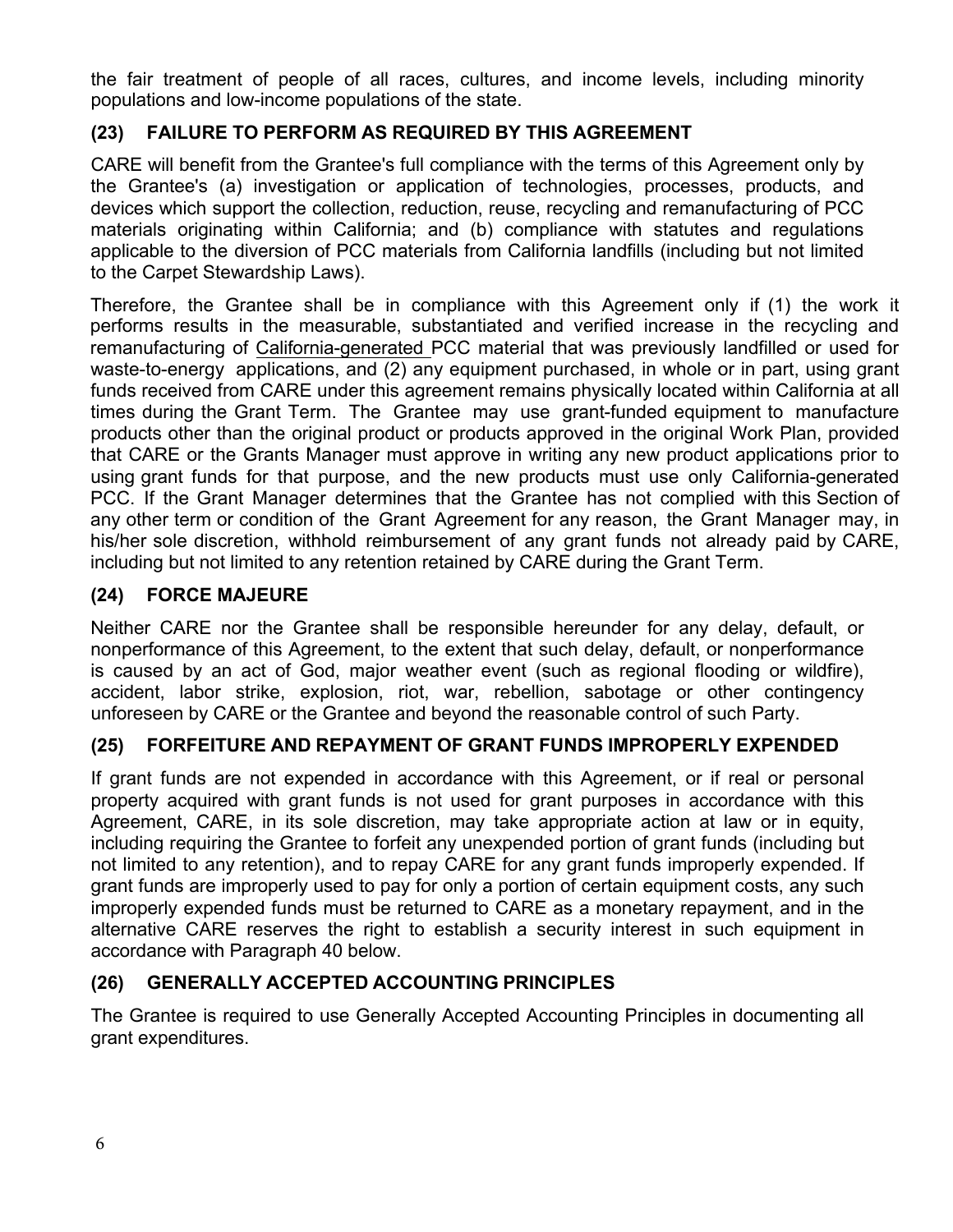#### **(27) GRANT MANAGER**

The Grant Manager's responsibilities include (a) monitoring grant progress, and (b) reviewing and approving grant payment requests and other documents delivered to CARE pursuant to this Agreement. The Grant Manager may monitor Grantee performance to ensure that the Grantee expends grant funds appropriately and in a manner consistent with the terms and conditions contained herein. The Grant Manager does not have authority to approve any deviation from or revision to these Terms and Conditions or the Procedures and Requirements unless such authority is expressly stated in the Procedures and Requirements.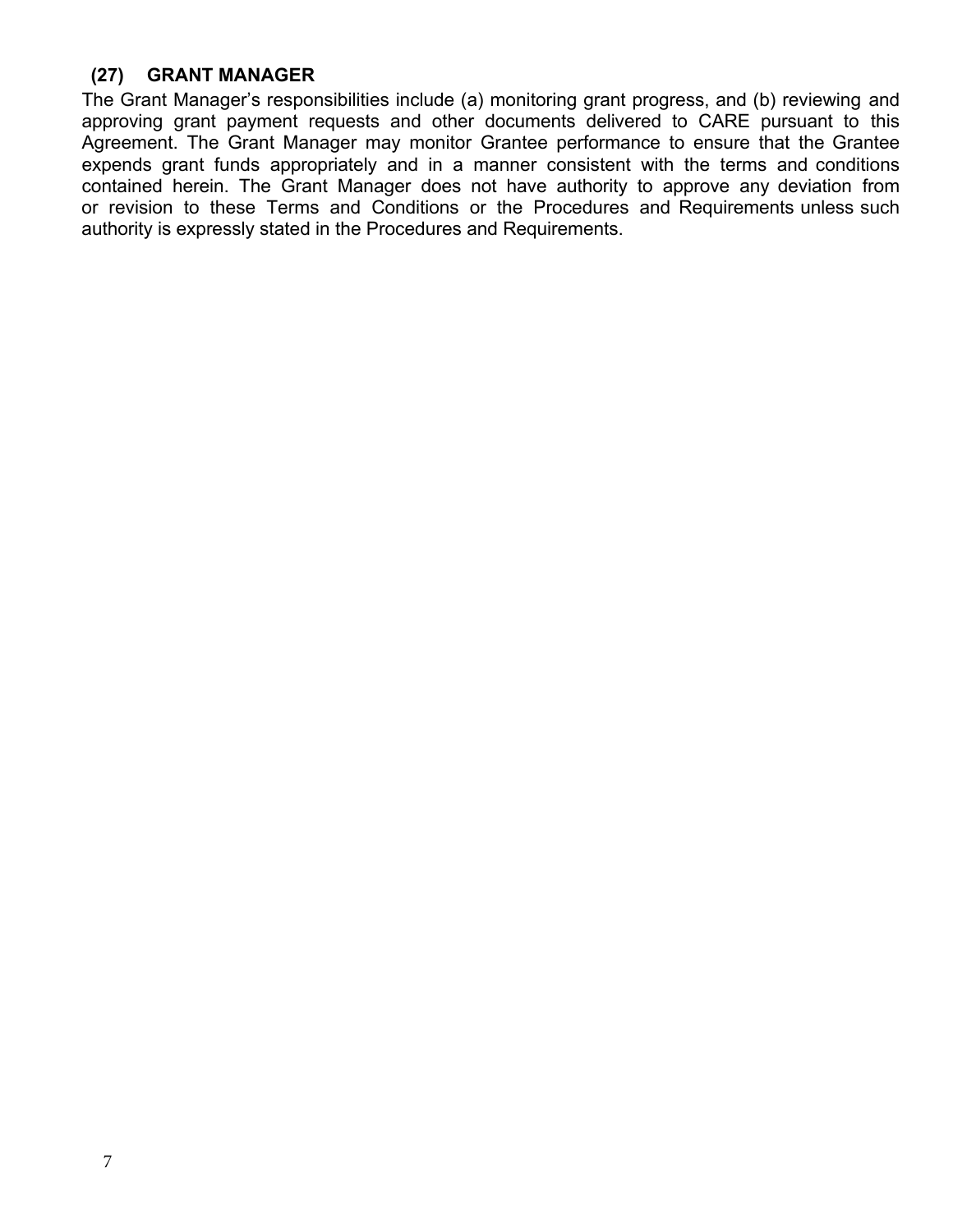### **(28) GRANTEE ACCOUNTABILITY**

The Grantee is ultimately responsible and accountable for the manner in which the grant funds are utilized and accounted for and the way the grant is administered, even if the Grantee has contracted with another organization, public or private, to administer or operate its grant program. In the event an audit should determine that grant funds are owed to CARE, the Grantee will be solely responsible for repayment of grant funds to CARE.

#### **(29) GRANTEE'S NAME CHANGE**

A written amendment is required to change the Grantee's name as listed on this Agreement. Upon receipt of legal documentation of the name change, CARE will process the amendment. If any grant payment request is presented with a new name, payment cannot be made prior to approval of the amendment authorizing such change.

#### **(30) INDEMNIFICATION**

The Grantee agrees to indemnify, defend and hold harmless CARE and CARE's officers, agents and employees from any and all claims and losses accruing or resulting to any and all contractors, subcontractors, suppliers, laborers, and any other person, firm or corporation in connection with the performance of this Agreement, and from any and all claims and losses accruing or resulting to any person, firm or corporation who may be injured or damaged by the Grantee as a result of the performance of this Agreement or as a result of the expenditure of Program funds.

# **(31) NATIONAL LABOR RELATIONS BOARD CERTIFICATION**

The person signing this Agreement on behalf of the Grantee certifies under penalty of perjury that no finding of contempt of court by a federal court has been issued against the Grantee within the immediately preceding two-year period because of the Grantee's failure to comply with an order of a federal court which orders the Grantee to comply with an order of the National Labor Relations Board.

# **(32) NO AGENCY RELATIONSHIP CREATED; INDEPENDENT CAPACITY**

The Grantee and the agents and employees of Grantee, in the performance of this Agreement, shall act in an independent capacity and not as officers or employees or agents of CARE. Grantee has no authority to bind or incur any obligation on behalf of CARE.

#### **(33) NO WAIVER OF RIGHTS**

CARE shall not be deemed to have waived any rights under this Agreement unless such waiver is given in writing and signed by CARE. No delay or omission on the part of CARE in exercising any rights shall operate as a waiver of such right or any other right. A waiver by CARE of a provision of this Agreement shall not prejudice or constitute a waiver of CARE's right otherwise to demand strict compliance with that provision or any other provision of this Agreement. No prior waiver by CARE, nor any course of dealing between CARE and the Grantee, shall constitute a waiver of any of CARE's rights or of any of Grantee's subsequent obligations. Whenever the consent of CARE is required under this Agreement, the granting of such consent by CARE in any instance shall not constitute consent in subsequent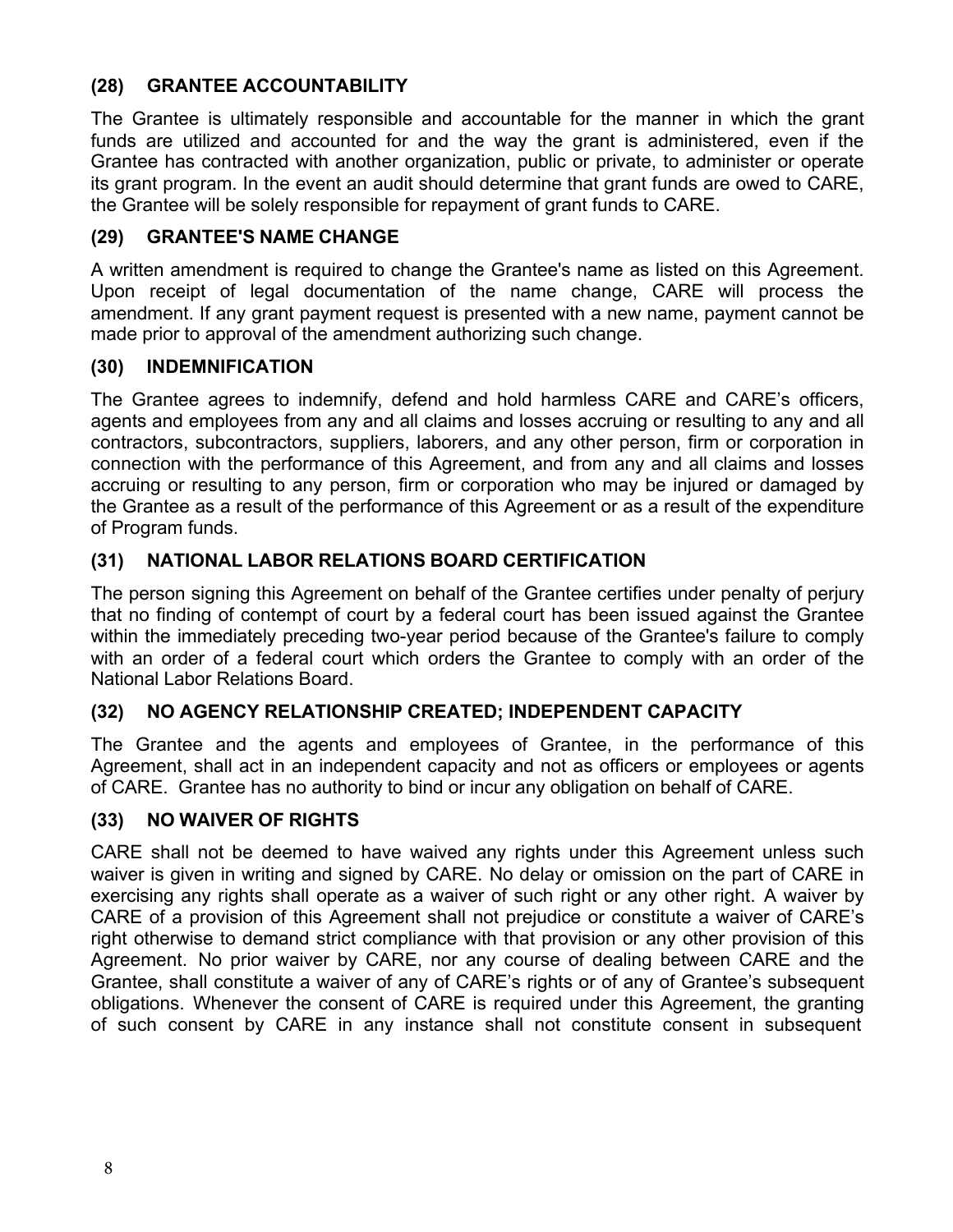instances where such consent is required. In all cases, consent may be granted or withheld in the sole discretion of CARE.

# **(34) NON-DISCRIMINATION CLAUSE**

During the performance of this Agreement, Grantee and its contractors shall not unlawfully discriminate, harass, or allow the harassment of any employee or applicant for employment. (*See* Gov. Code § 12900 *et seq.*)

### **(35) ORDER OF PRECEDENCE**

The performance of this grant shall be conducted in accordance with the Terms and Conditions, Procedures and Requirements, Project Summary, Work Plan, and Budget of this Agreement, or other combination of exhibits specified on the Grant Agreement Coversheet attached hereto. All documents listed or referenced below are hereby incorporated herein as part of this Agreement by this reference, as such documents may be validly amended from time to time. In the event of conflict or inconsistency between the documents and provisions that constitute this Agreement, the following order of precedence shall apply:

- (a) Grant Agreement Coversheet, and any amendments
- (b) Terms and Conditions (Exhibit A), including Security Agreement
- (c) Procedures and Requirements (Exhibit B)
- (d) Budget
- (e) Work Plan
- (f) Grantee's Application
- (g) All other attachments, including any that are incorporated by reference.

#### **(36) OWNERSHIP OF DRAWINGS, PLANS, AND SPECIFICATIONS; COPYRIGHTS**

Grantee retains title to any copyrights or copyrightable material produced pursuant to this Agreement. Notwithstanding the above, Grantee hereby grants to CARE a royalty-free, nonexclusive, transferable, world-wide license to reproduce, translate, and distribute copies of any and all copyrightable materials produced pursuant this Agreement, for nonprofit, noncommercial purposes, and to have or permit others to do so on CARE's behalf. Grantee is responsible for obtaining any necessary licenses, permissions, releases or authorizations to use text, images, or other materials owned, copyrighted, or trademarked by third parties and for extending such licenses, permissions, releases, or authorizations to CARE pursuant to this section. The Grantee shall, at the request of CARE, provide CARE with copies of any data, drawings, design plans, specifications, photographs, negatives, audio and video productions, films, recordings, reports, findings, recommendations, and memoranda of every description or any part thereof, prepared in connection with this Agreement or through the expenditure of Program funds.

If any of Grantee's materials constitute trade secrets or confidential information, such materials should be clearly designated as such. For materials that are not confidential or trade secrets, or that are not labeled as confidential or trade secrets, Grantee grants to CARE a royalty-free, nonexclusive, transferable, world-wide license to reproduce, translate, and distribute copies of any and all such materials produced pursuant this Agreement, for nonprofit, non-commercial purposes, and to have or permit others to do so on CARE's behalf. The Grantee may not designate as trade secrets or confidential information any findings on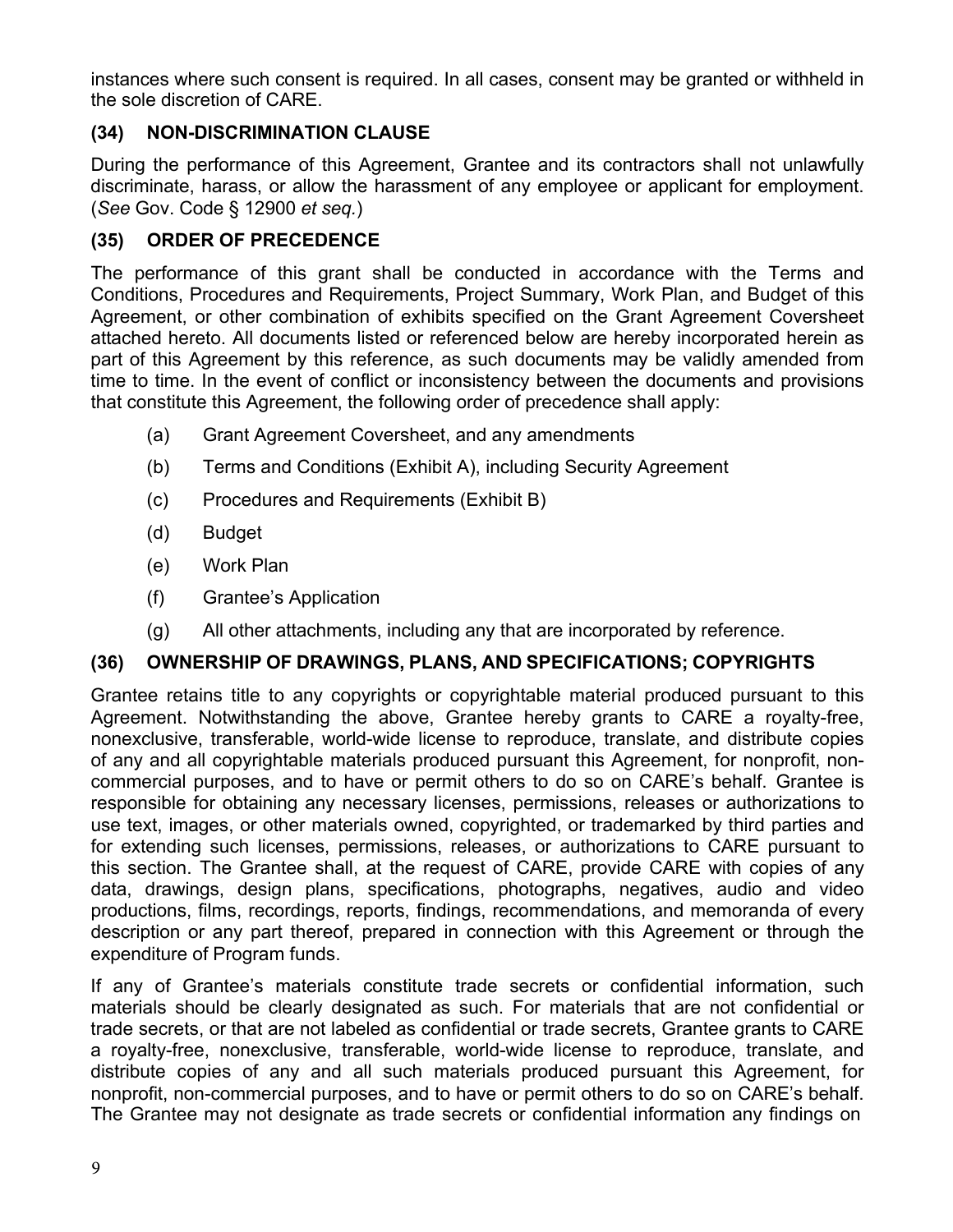the physical properties of PCC or how PCC affects the physical environment; however, the Grantee may designate as confidential any information relating directly to findings regarding a specific product application, in accordance with applicable laws.

The Grantee must also agree to cooperate with the Grant Manager and CARE's marketing firm, Gigantic Idea Studio (GIS), should CARE decide to feature the Grantee's project, for marketing purposes only. This may include shooting video and photography as well as narrative pieces such as blogs. The Grantee has the right to protect any proprietary business information, however. Grantee must also install CARE decals on both sides of any grantfunded collection containers or trailers.

### **(37) PAYMENT**

(a) The approved Budget, if applicable, is attached hereto and incorporated herein by this reference and states the maximum amount of allowable costs for each of the tasks identified in the Work Plan. CARE shall reimburse the Grantee for only the work and tasks specified in the Work Plan or the Grantee's Application at only those costs specified in the Budget and incurred during the Grant Term. CARE will not reimburse containters or trailers until the source of PCC is reported and new sources are secured.

(b) The Grantee shall perform the work described in the Work Plan or in Grantee's Application in accordance with the approved Budget, and shall obtain the Grant Manager's written approval of any changes or modifications to the Work Plan, approved project as described in the Grantee's Application or the approved Budget prior to performing the changed work or incurring the changed cost. If the Grantee fails to obtain such prior written approval, CARE, at CARE's sole discretion, may refuse to provide funds to pay for such work or costs.

(c) The Grantee shall request grant distributions in accordance with the procedures described in the Procedures and Requirements. CARE reserves the right to condition the release of grant funds for any reasonable purpose, such as withholding grant funds until equipment has arrived at the Grantee's designated facility, or grant-funded equipment is operational.

(d) Ten percent (10%) will be withheld from each Payment Request and paid at the end of the Grant Term, when all reports and conditions stipulated in this Agreement have been satisfactorily completed. Failure by the Grantee to satisfactorily complete all reports and conditions stipulated in this Agreement may result in forfeiture of any such funds withheld pursuant to CARE's 10% retention policy. CARE will also retain an extra 10 percent of any funding used for PCC storage until all PCC being stored has been finally diverted from landfill.

(e) Payment will be made only to the Grantee.

(f) Reimbursable expenses shall not be incurred unless they have been specified in the approved grant application.

(g) Reimbursable expenses may be incurred when the grantee receives a Notice to Proceed as described in the Procedures and Requirements (Exhibit B).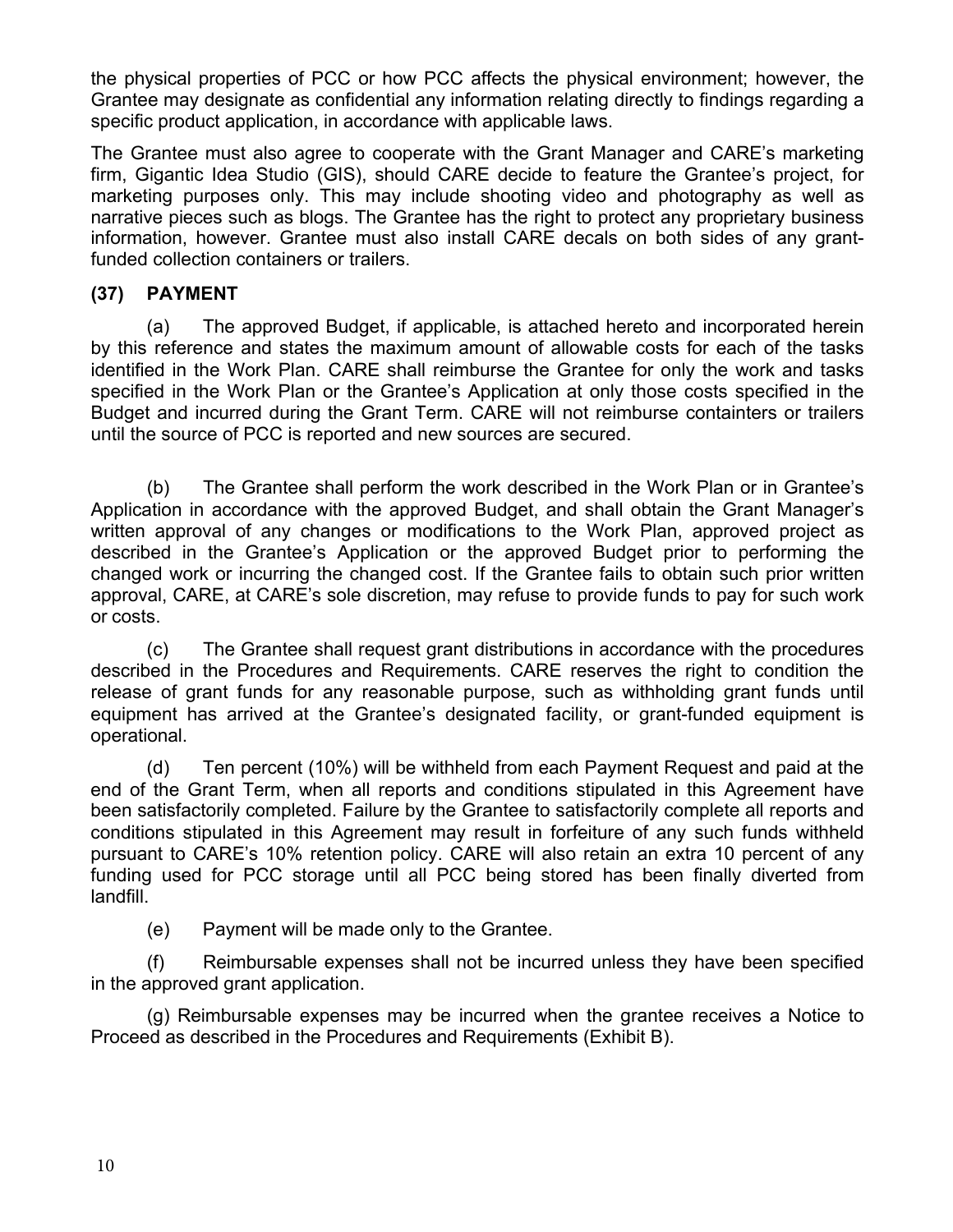#### **(38) PERSONAL JURISDICTION**

The Grantee consents to personal jurisdiction in the State of California for all proceedings concerning the validity and operation of this Agreement and the performance of the obligations imposed upon the Parties. If Grantee is part of a Native American Tribe, Grantee expressly waives tribal sovereign immunity as a defense to any and all proceedings concerning the validity and operation of this Agreement and the performance of the obligations imposed upon the Parties.

#### **(39) PERSONNEL COSTS**

If personnel costs constitute an eligible use of grant funds pursuant to the Procedures and Requirements, any personnel costs to be reimbursed with grant funds must be computed based on actual time spent on grant-related activities and on the actual salary or equivalent hourly wage the employee is paid for his or her regular job duties, including a proportionate share of any benefits to which the employee is entitled, unless otherwise specified in the Procedures and Requirements.

#### **(40) REAL AND PERSONAL PROPERTY ACQUIRED WITH GRANT FUNDS**

The following provisions apply only if the Grant Program and Grant Solicitation authorize the use of grant funds to acquire personal or real property:

(a) All real and personal property, including equipment and supplies, acquired with grant funds shall remain physically located in California for the full duration of the Grant Term and shall be used by the Grantee only for the purposes for which CARE approved their acquisition and only for so long as such property is needed for such purposes, regardless of whether the Grantee continues to receive grant funds from CARE for such purposes. Any property acquired using Grant funds, including equipment and supplies, shall be used for the purpose for which CARE approved its acquisition for at least three (3) years after the end of the Grant Term even if grant funds paid for only a portion of the equipment cost.

(b) Subject to the obligations and conditions set forth in this section, title to all real and personal property acquired with grant funds, including all equipment and supplies, shall vest upon acquisition in the Grantee. The Grantee will be required to execute all documents required to provide CARE with a security interest in any real or personal property, including equipment and supplies, and it shall be a condition of receiving this grant that CARE shall have the right to be in first priority position with respect to the security interest on any such property acquired with grant funds in full or in part, unless pre-approved in writing by CARE that CARE will accept a lower priority position with respect to the security interest on the property. Grantee shall inform any lenders from whom it is acquiring additional funding to complete the property purchase of this grant condition.

(c) The Grantee may not transfer title to any real or personal property, including equipment and supplies, acquired with grant funds, in full or in part, to any other entity without the express written authorization of CARE. The Grantee shall notify CARE prior to using any grant- funded supplies or equipment as collateral against any other real or personal property, or any financial obligation to a lender, creditor or otherwise. CARE may or may not agree to approve this transaction for any reason.

(d) CARE will not reimburse the Grantee for the acquisition of equipment purchased prior to the issuance of grant funds or prior to the commencement of the Grant Term, unless the acquisition of such equipment with grant funds is pre-approved in writing by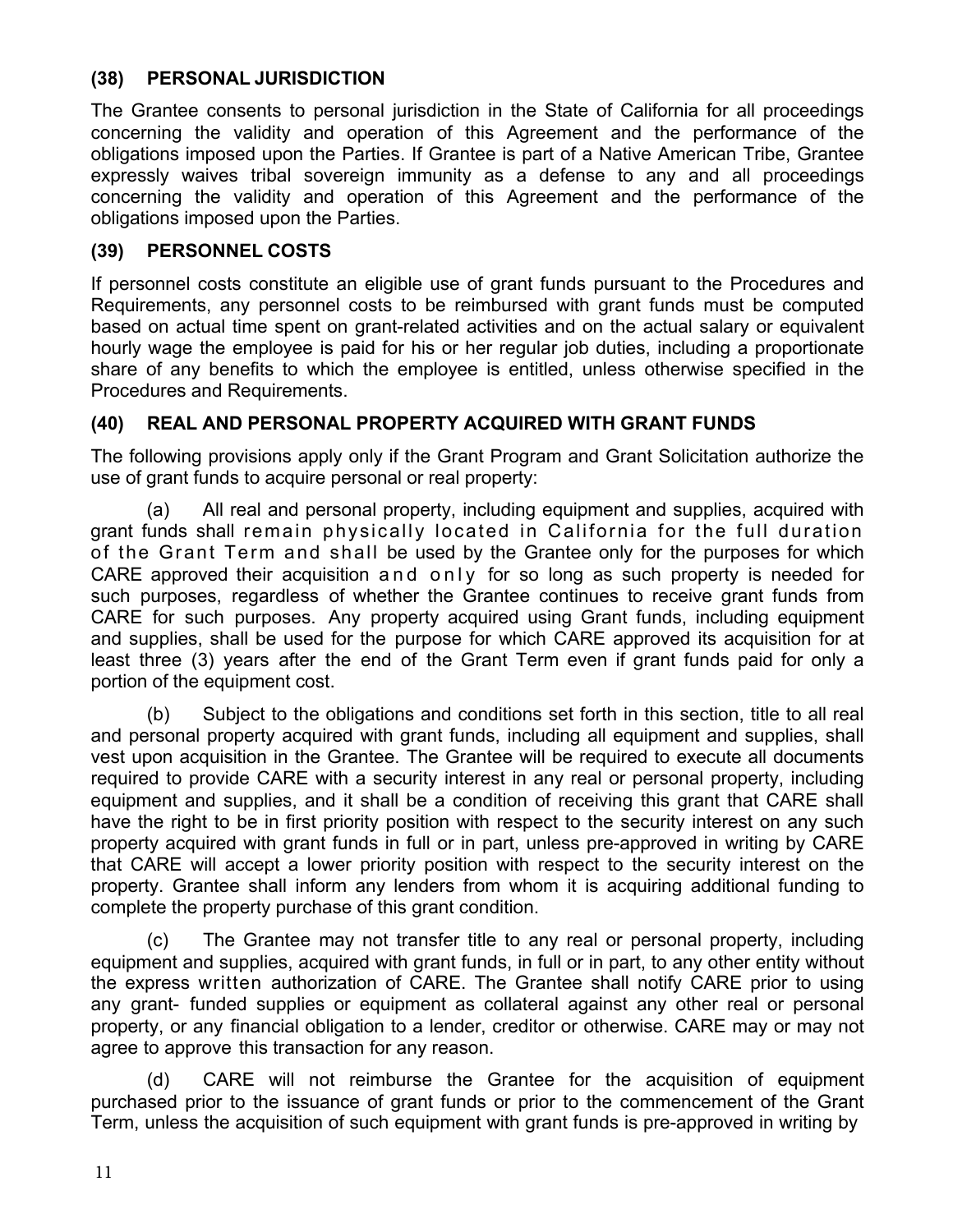the Grant Manager. In the event of a question concerning the eligibility of equipment for grant funding, the burden will be on the Grantee to establish the pedigree of the equipment.

# **(41) REASONABLE COSTS**

A cost is reasonable if, in its nature or amount, it does not exceed that which would be incurred by a prudent person under the circumstances prevailing at the time the decision was made to incur the cost. Consideration will be given to:

(a) Whether the cost is of a type generally recognized as ordinary and necessary for the performance of the grant.

(b) The restraints or requirements imposed by such factors as generally accepted sound business practices, arms-length bargaining, federal and state laws and regulations, and the terms and conditions of this Agreement.

Whether the individuals concerned acted with prudence in the circumstances, considering their responsibilities to the organization, its members, employees, clients, and the public at large.

(d) Significant deviations from the established practices of the organization which may unjustifiably increase the grant costs.

CARE reserves the right to seek repayment of grant funds expended on unreasonable costs.

### **(42) RECYCLED-CONTENT PAPER**

All documents submitted by the Grantee must be printed double-sided on recycled-content paper containing 100 percent post-consumer fiber. Specific pages containing full color photographs or other ink-intensive graphics may be printed on photographic paper.

### **(43) REDUCTION OF POST-CONSUMER CARPET**

In the performance of this Agreement, for all purchases made with grant funds, including, but not limited to equipment and PCC feedstock, the Grantee shall process only PCC originating from California. As a condition of final payment under this Agreement, the Grantee must provide documentation substantiating the source of PCC materials used during the performance of this Agreement to the Grant Manager.

#### **(44) REDUCTION OF WASTE**

In the performance of this Agreement, Grantee shall take all reasonable steps to ensure that materials purchased or utilized in the course of the project are diverted consistent with the California waste hierarchy, giving preference to energy recovery. Steps should include, but not be limited to: the use of used, reusable, or recyclable products; discretion in the amount of materials used; alternatives to disposal of materials consumed; and the practice of other waste reduction measures where feasible and appropriate.

# **(45) REIMBURSEMENT LIMITATIONS**

Under no circumstances shall the Grantee seek reimbursement pursuant to this Agreement for a cost or activity that has been or will be paid for through another grant funding source. The Grantee shall not seek reimbursement for any costs used to meet cost sharing or matching requirements.

All costs charged against the Agreement shall be net of all applicable credits. The term "applicable credits" refers to those receipts or reductions of expenditures that operate to offset or reduce expense items that are reimbursable under this Agreement. Applicable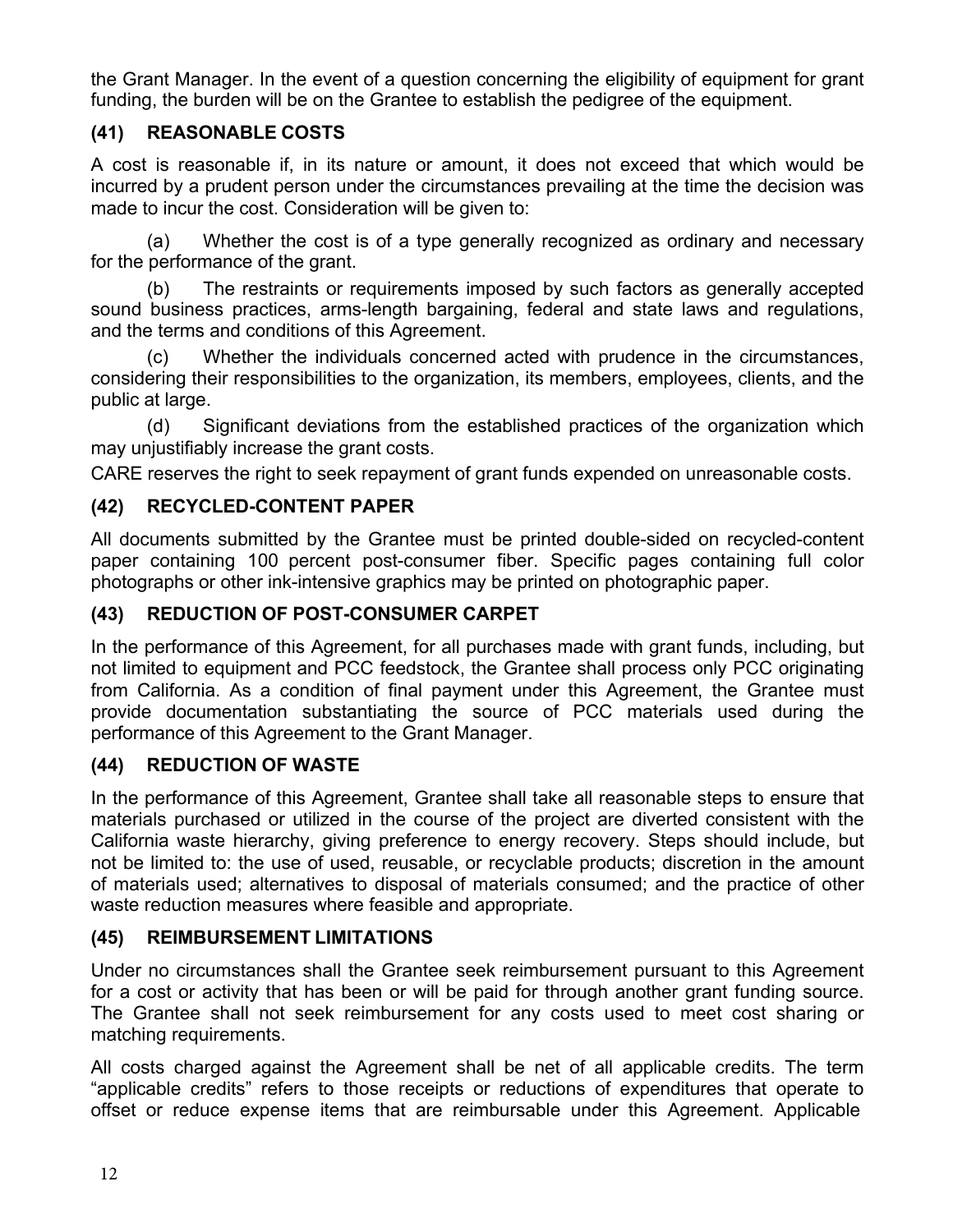credits may include, but are not necessarily limited to, rebates or allowances, discounts, credits toward subsequent purchases, and refunds. Grantee shall deduct the amount of the credit from the amount billed as reimbursement for the cost, or deduct the amount of the credit from the total billed under a future invoice.

# **(46) REMEDIES**

Unless otherwise expressly provided herein, the rights and remedies hereunder are in addition to, and not in limitation of, other rights and remedies under this Agreement, at law or in equity, and exercise of one right or remedy shall not be deemed a waiver of any other right or remedy.

# **(47) SELF-DEALING AND ARM'S LENGTH TRANSACTIONS**

All expenditures for which reimbursement pursuant to this Agreement is sought shall be the result of arm's-length transactions and not the result of, or motivated by, self-dealing on the part of the Grantee or any employee or agent of the Grantee. For purposes of this provision, "arm's-length transactions" are those in which both Parties are on equal footing and fair market forces are at play, such as when multiple vendors are invited to compete for an entity's business and the entity chooses the lowest of the resulting bids. "Self-dealing" is involved where an individual or entity is obligated to act as a trustee or fiduciary, as when handling public funds, and chooses to act in a manner that will benefit the individual or entity, directly or indirectly, to the detriment of, and in conflict with, the public purpose for which all grant monies are to be expended.

# **(48) SEVERABILITY**

If any provisions of this Agreement are found to be unlawful or unenforceable, such provisions will be voided and severed from this Agreement without affecting any other provision of this Agreement. To the full extent, however, that the provisions of such applicable law may be waived, they are hereby waived to the end that this Agreement be deemed to be a valid and binding agreement enforceable in accordance with its terms.

# **(49) SITE ACCESS**

The Grantee shall allow CARE, or any of CARE's designated representatives the right to inspect Grantee's facilities during reasonable business hours, and to access sites at which grant funds are expended and related work is being performed at any time during the performance of the work and for ninety (90) days after completion of the work, or until all issues related to the grant project have been resolved.

#### **(50) STOP WORK NOTICE**

The Grantee shall cease all work under this Agreement, immediately upon receipt of a written notice from the Grant Manager to stop work, where such notice is based on the Grant Manager's reasonable belief that grant funds are being improperly expended.

#### **(51) TERMINATION FOR CAUSE**

CARE may terminate this Agreement and be relieved of making any subsequent payments to Grantee, should the Grantee fail to perform the requirements of this Agreement at the time and in the manner herein provided. Termination pursuant to this section may result in forfeiture by the Grantee of any funds retained pursuant to CARE's 10 percent retention policy.